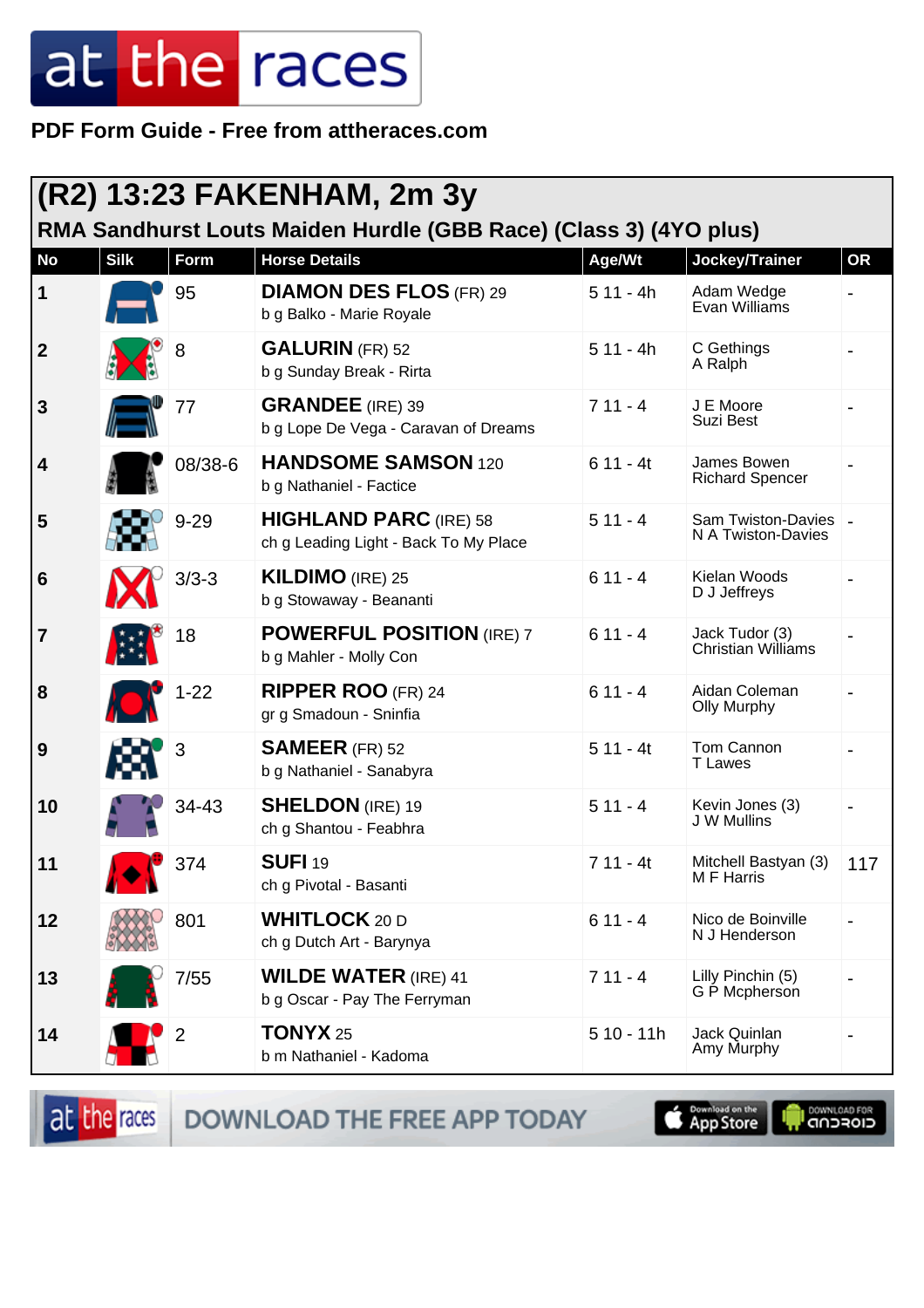**PDF Form Guide - Free from attheraces.com**

| (R3) 13:55 FAKENHAM, 2m 5f 44y<br>King's Lynn Handicap Chase (Class 3) (5YO plus) |             |              |                                                                            |             |                                        |           |  |  |
|-----------------------------------------------------------------------------------|-------------|--------------|----------------------------------------------------------------------------|-------------|----------------------------------------|-----------|--|--|
| <b>No</b>                                                                         | <b>Silk</b> | Form         | <b>Horse Details</b>                                                       | Age/Wt      | Jockey/Trainer                         | <b>OR</b> |  |  |
| $\vert$ 1                                                                         |             | 1P2-4P1      | <b>GOLDEN WHISKY</b> (IRE) (EX7) 7<br>ch g Flemensfirth - Derry Vale       | $811 - 7$   | Adam Wedge<br>Evan Williams            | 128       |  |  |
| $\vert$ 2                                                                         |             | 244312-      | <b>THE FLYING SOFA (FR) 353 C</b><br>b g Sholokhov - La Julie              | $811 - 4$   | J E Moore<br>G L Moore                 | 125       |  |  |
| $\overline{3}$                                                                    |             | 32-2522      | <b>AINTREE MY DREAM (FR) 26 D</b><br>b g Saint Des Saints - Pretty Melodie | $1111 - 4t$ | P J Brennan<br>M F Harris              | 125       |  |  |
| $\overline{4}$                                                                    |             | 39P-214      | <b>MONTY'S AWARD (IRE) 141</b><br>b g Oscar - Montys Miss                  | $911 - 4$   | <b>James Best</b><br>Andy Irvine       | 125       |  |  |
| 5                                                                                 |             | 1P/12-<br>2P | <b>SHANACOOLE PRINCE (IRE) 30</b><br>ch g Primary - Shanacoole Rose        | $811 - 3$   | David Bass<br>K C Bailey               | 124       |  |  |
| $6\phantom{1}6$                                                                   |             | 39222-U      | <b>CORRANY</b> (IRE) 61<br>br g Court Cave - Time For An Audit             | 7 11 - 2p1  | Nico de Boinville<br>N J Henderson     | 123       |  |  |
| $\overline{7}$                                                                    |             | 047/14-      | <b>LORD SCOUNDREL (IRE) 48</b><br>b g Presenting - Noble Choice            | 12 11 - 1tp | Kielan Woods<br>G P Mcpherson          | 122       |  |  |
| 8                                                                                 |             | U-32612      | <b>AUBUSSON</b> (FR) 28 D<br>b g Ballingarry - Katioucha                   | $1211 - 1$  | Chester Williams (5)<br>Mrs J Williams | 122       |  |  |
| 9                                                                                 |             | 14860/5      | <b>ADMIRAL BARRATRY (FR) 30</b><br>b g Soldier of Fortune - Haskilclara    | $811 - 0$   | <b>Bryony Frost</b><br>Mrs L Wadham    | 121       |  |  |

at the races DOWNLOAD THE FREE APP TODAY

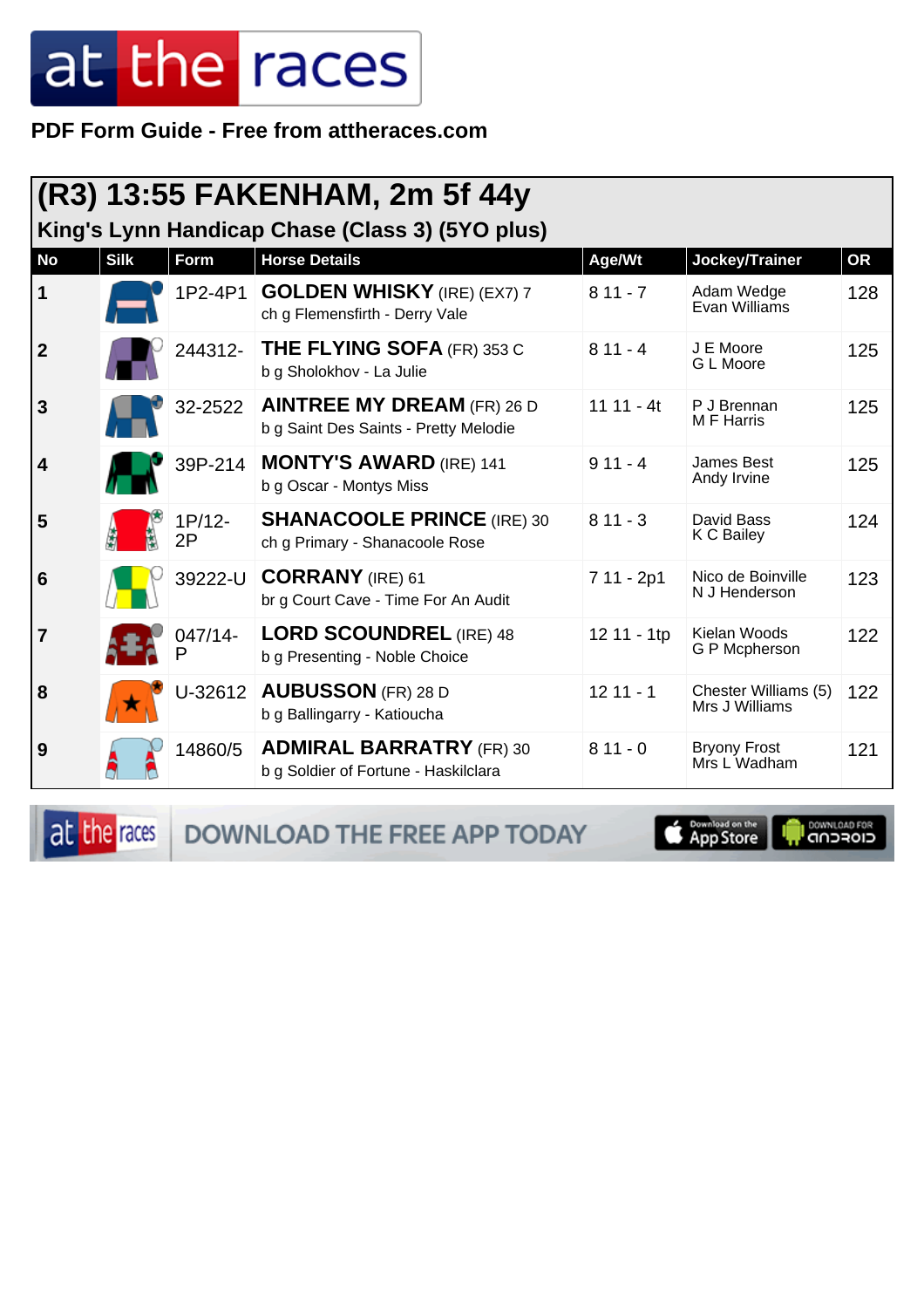PDF Form Guide - Free from attheraces.com

|        | (R3) 14:15 SOUTHWELL (A.W.), 1m 13y<br>Bombardier British Hopped Amber Beer Handicap (Class 5) (4YO plus) |         |                                                                 |             |                                      |           |  |  |
|--------|-----------------------------------------------------------------------------------------------------------|---------|-----------------------------------------------------------------|-------------|--------------------------------------|-----------|--|--|
| No(Dr) | <b>Silk</b>                                                                                               | Form    | <b>Horse Details</b>                                            | Age/Wt      | Jockey/Trainer                       | <b>OR</b> |  |  |
| 1(1)   |                                                                                                           | 7701-21 | THRAVE (EX5) 11 CD<br>b g Sir Percy - Feis Ceoil                | $69 - 11es$ | Frederick Larson (7)<br>M Appleby    | 79        |  |  |
| 2(4)   |                                                                                                           | 1/4-    | <b>CRACKLING (IRE) 78</b><br>b g Vale Of York - Almatlaie       | $59 - 7$    | Tom Marquand<br>M Meade              | 75        |  |  |
| 3(3)   |                                                                                                           | 03325-2 | <b>NATIVE SILVER 13 CD</b><br>gr g Olympic Glory - Kendorova    | $59 - 6$    | L Morris<br><b>Robert Eddery</b>     | 74        |  |  |
| 4(7)   |                                                                                                           | 585-061 | DAAFR (IRE) (EX5) $9 C D$<br>b g Invincible Spirit - Kitty Love | $59 - 5v$   | Cam Hardie<br><b>Antony Brittain</b> | 73        |  |  |
| 5(2)   |                                                                                                           | 34333-  | <b>BLACK BOX 64</b><br>b f Iffraaj - Perfect Story              | $49 - 0$    | K Shoemark<br>Robyn Brisland         | 68        |  |  |
| 6(6)   |                                                                                                           | 1660-25 | <b>BOND ANGEL 11 CD</b><br>gr m Monsieur Bond - Angel Grigio    | $68 - 13p$  | Jonathan Fisher (5)<br>S Dixon       | 67        |  |  |
| 7(5)   |                                                                                                           | 476322- | <b>BEALACH</b> (IRE) 127<br>b g New Approach - Samya            | $48 - 12$   | T P Queally<br>G L Moore             | 66        |  |  |

at the races

DOWNLOAD THE FREE APP TODAY

Download on the **I DOWNLOAD FOR**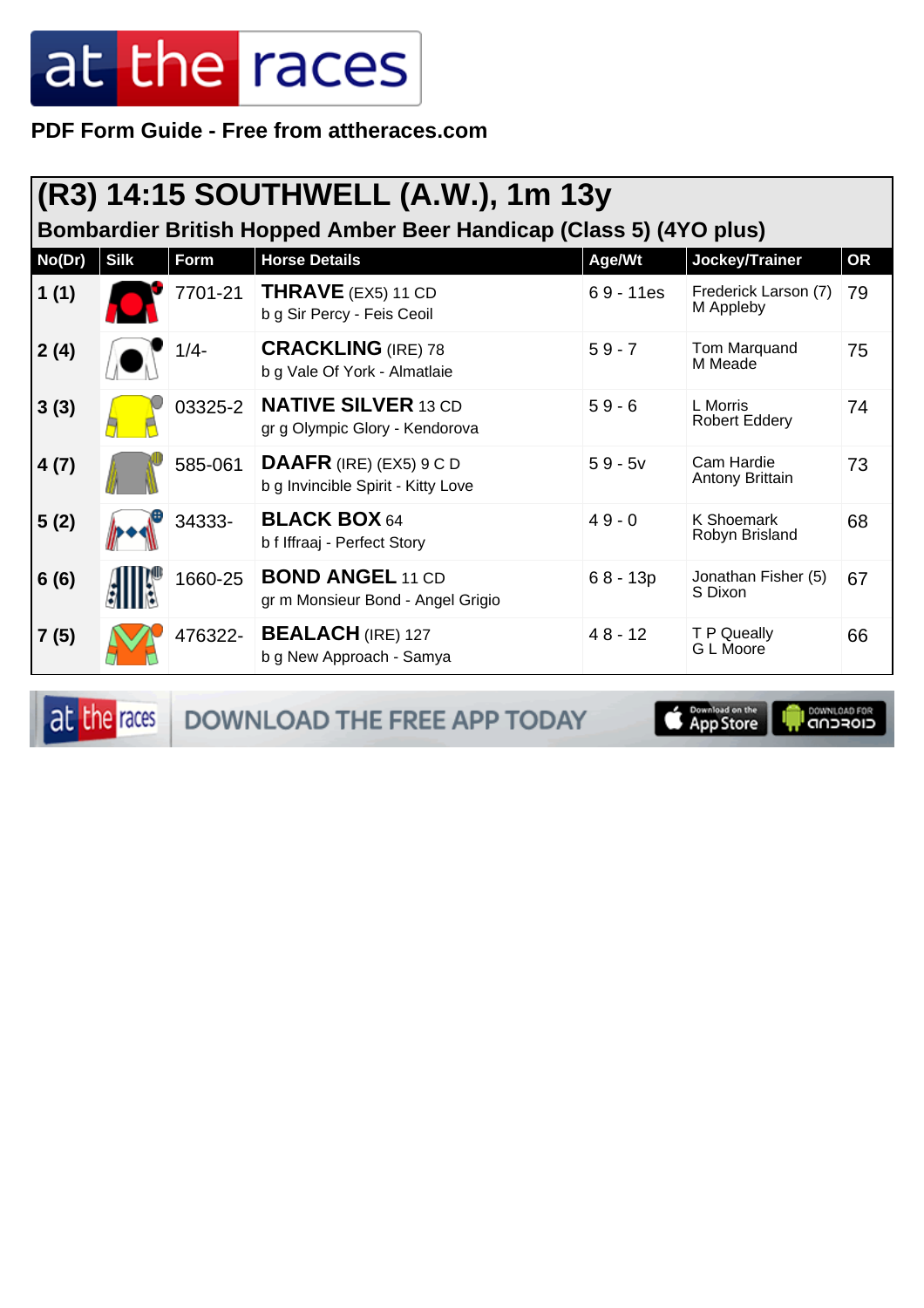PDF Form Guide - Free from attheraces.com

|                         | (R4) 14:28 FAKENHAM, 2m 3y<br>tote Mares' Handicap Hurdle (Class 4) (4YO plus) |                                       |                                                                    |             |                                     |           |  |  |
|-------------------------|--------------------------------------------------------------------------------|---------------------------------------|--------------------------------------------------------------------|-------------|-------------------------------------|-----------|--|--|
| No                      | <b>Silk</b>                                                                    | Form                                  | <b>Horse Details</b>                                               | Age/Wt      | Jockey/Trainer                      | <b>OR</b> |  |  |
| $\mathbf 1$             |                                                                                | $7 - 424$                             | <b>GAZETTE BOURGEOISE (FR) 42</b><br>b m Spanish Moon - Jasmine    | $511 - 12$  | Harry Bannister<br><b>BICase</b>    | 115       |  |  |
| $\overline{2}$          |                                                                                | $33-3$                                | YAUTHYM (GER) 90<br>b m Authorized - Ymlaen                        | $511 - 9$   | P J Brennan<br>F O'Brien            | 112       |  |  |
| $\overline{\mathbf{3}}$ |                                                                                | 55-4342                               | <b>SHANTUNG</b> (IRE) 24 BF<br>ch m Shantou - Sarah's Cottage      | $811 - 4p$  | <b>Bryony Frost</b><br>Mrs L Wadham | 107       |  |  |
| $\overline{\mathbf{4}}$ |                                                                                | 06-9702                               | <b>MON PETIT CHERI 45</b><br>b m Nayef - Mon Petit Diamant         | $510 - 10$  | Page Fuller<br>Andy Irvine          | 99        |  |  |
| 5                       |                                                                                | 323314                                | TO FLY FREE 79 (43F) CD BF<br>b f Soldier Hollow - Telling Stories | 4 10 - 4b1t | Fergus Gillard (5)<br>D Pipe        | 104       |  |  |
| 6                       |                                                                                | 898800                                | <b>AYR OF ELEGANCE 44 D</b><br>b m Motivator - Gaelic Swan         | $910 - 0b1$ | Kielan Woods<br>D J Jeffreys        | 89        |  |  |
|                         |                                                                                | Long Handicap: Ayr Of Elegance 9 - 11 |                                                                    |             |                                     |           |  |  |

at the races

DOWNLOAD THE FREE APP TODAY

**Completed on the I DOWNLOAD FOR**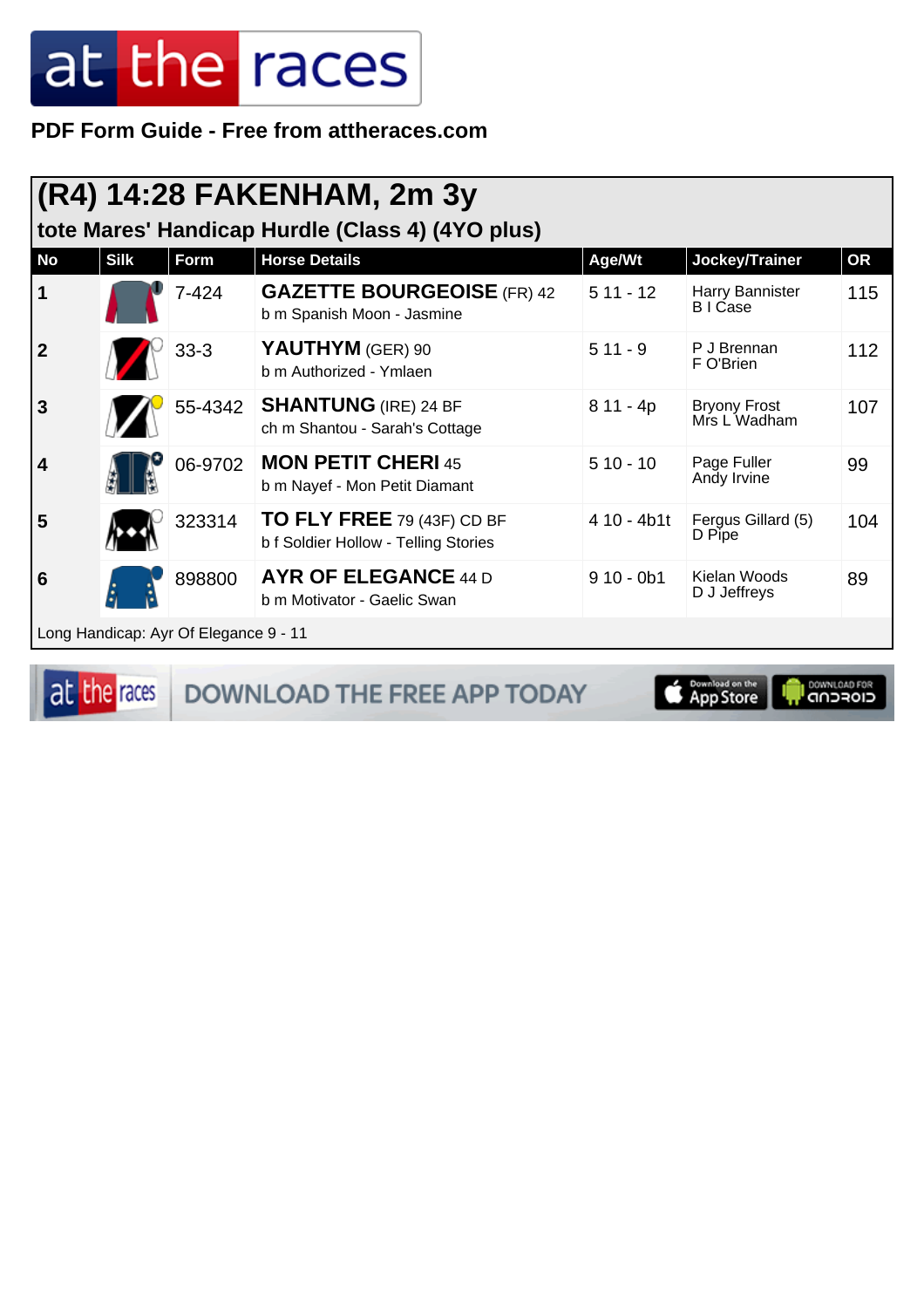**PDF Form Guide - Free from attheraces.com**

#### **(R4) 14:45 SOUTHWELL (A.W.), 1m 13y**

**Ladbrokes Watch Racing Online For Free Handicap (Class 3) (3YO only)**

| No(Dr) | <b>Silk</b>                  | Form   | <b>Horse Details</b>                                        | Age/Wt   | Jockey/Trainer                    | <b>OR</b> |  |  |
|--------|------------------------------|--------|-------------------------------------------------------------|----------|-----------------------------------|-----------|--|--|
| 1(4)   |                              | 17596- | <b>ALBADRI</b> (IRE) 96<br>b c Dandy Man - Miss Legal Eagle | $39 - 7$ | Hollie Doyle<br>Jane Chapple-Hyam | 95        |  |  |
| 2(3)   |                              | 6114-  | FABILIS 110 D<br>b c Frankel - Mirabilis                    | $39 - 4$ | R Kingscote<br>R M Beckett        | 92        |  |  |
| 3(1)   |                              | 1117-4 | <b>MIRAGE MAC 26 CD</b><br>ch f Bobby's Kitten - Megachurch | $38 - 8$ | Tom Marquand<br>George Boughey    | 82        |  |  |
| 4(2)   |                              | 4634-1 | <b>APATITE</b> (EX6) 7 D<br>b f Gleneagles - Rainfall Radar | $38 - 2$ | A Mullen<br>M Appleby             | 80        |  |  |
|        | Long Handicap: Apatite 8 - 1 |        |                                                             |          |                                   |           |  |  |

at the races DOWNLOAD THE FREE APP TODAY **Exampled on the** 

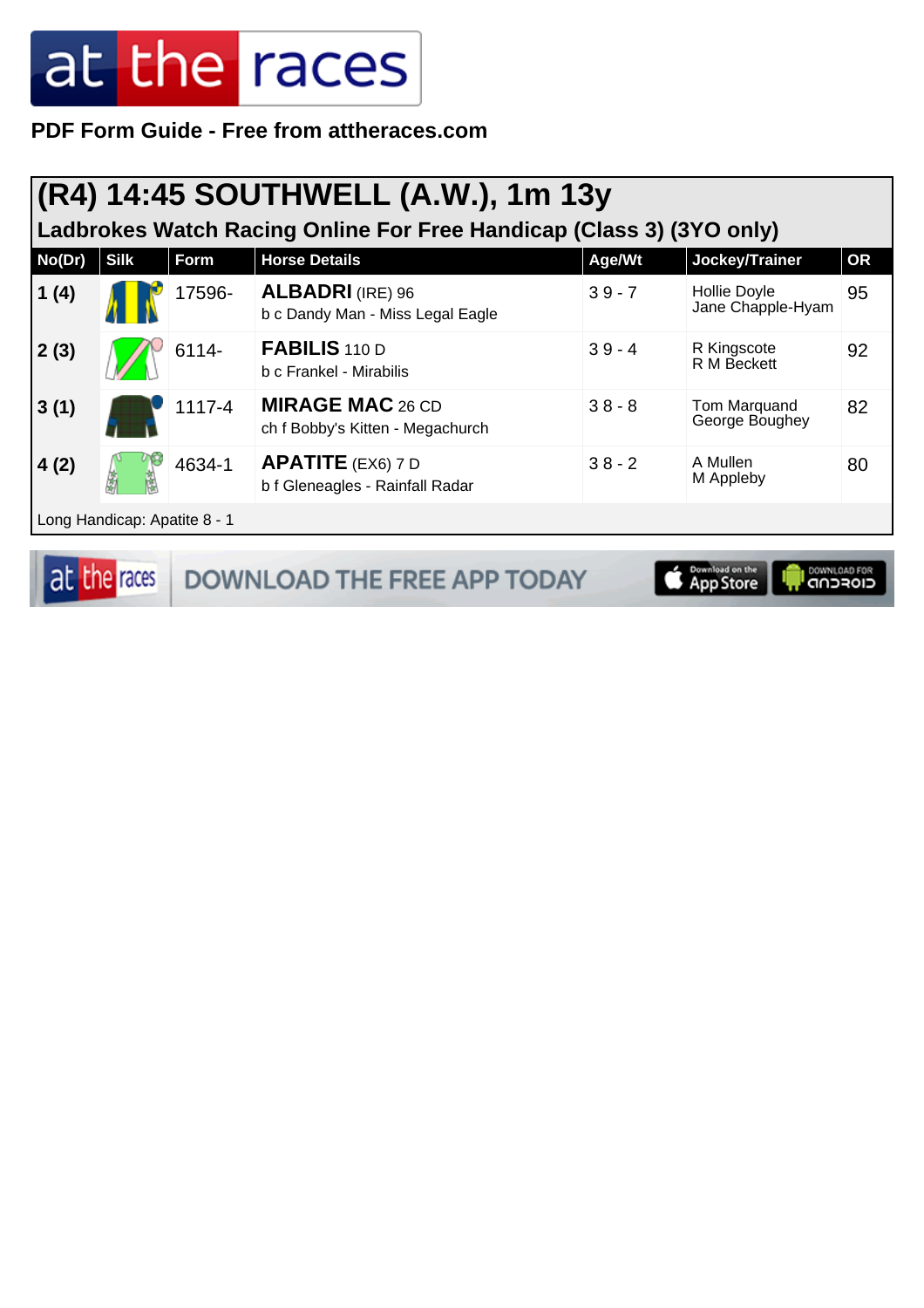PDF Form Guide - Free from attheraces.com

| (R5) 15:00 FAKENHAM, 3m 38y<br>Brancaster Mares' Handicap Chase (Class 5) (5YO plus) |             |              |                                                                         |              |                                            |           |  |
|--------------------------------------------------------------------------------------|-------------|--------------|-------------------------------------------------------------------------|--------------|--------------------------------------------|-----------|--|
| <b>No</b>                                                                            | <b>Silk</b> | Form         | <b>Horse Details</b>                                                    | Age/Wt       | Jockey/Trainer                             | <b>OR</b> |  |
| 1                                                                                    |             | 0P73-44      | <b>TIPPINGITUPTONANCY (IRE) 24</b><br>ch m Stowaway - Dyrick Daybreak   | 7 11 - 12t   | Alan Johns<br>Tim Vaughan                  | 94        |  |
| $\overline{2}$                                                                       |             |              | 5P3-952 EPISODE (FR) 39<br>ch m Kotky Bleu - Morvandelle                | $711 - 1111$ | Joshua Moore<br>G L Moore                  | 93        |  |
| 3                                                                                    |             | 361-225      | <b>JONJOELA</b> (IRE) 39 D BF<br>b m Great Exhibition - Yorkshire Blade | $1011 - 6b$  | Harry Bannister<br>A M Hales               | 88        |  |
| 4                                                                                    |             | 4-6565P      | <b>RATOUTE YUTTY 24</b><br>b m Midnight Legend - Easibrook Jane         | 8 11 - 2p    | Fergus Gregory (3)<br>Miss C Fryer         | 84        |  |
| 5                                                                                    |             | 2-59661      | <b>BARDEN BELLA (IRE) 31</b><br>b m Mahler - Princess Bella             | $511 - 0t1$  | Jack Tudor (3)<br>Christian Williams       | 87        |  |
| 6                                                                                    |             | 85/4P-<br>P6 | <b>BENE REGINA</b> (IRE) 33 D<br>b m Beneficial - Lareine d'Anjou       | $911 - 0t$   | $C$ J Todd $(5)$<br><b>Nick Kent</b>       | 82        |  |
| $\overline{7}$                                                                       |             |              | P56-P52 CATLIN 73<br>b m Bollin Eric - Linen Line                       | $610 - 10$   | <b>Charlie Hammond</b><br>(3)<br>Nick Kent | 78        |  |
| 8                                                                                    |             |              | U706P-2 LEAVE MY ALONE (IRE) 24 D<br>br m Getaway - Glenda King         | $810 - 8t$   | R P McLernon<br>Mrs R Ford                 | 76        |  |

at the races

DOWNLOAD THE FREE APP TODAY

**Example of the App Store** 

**I DOWNLOAD FOR**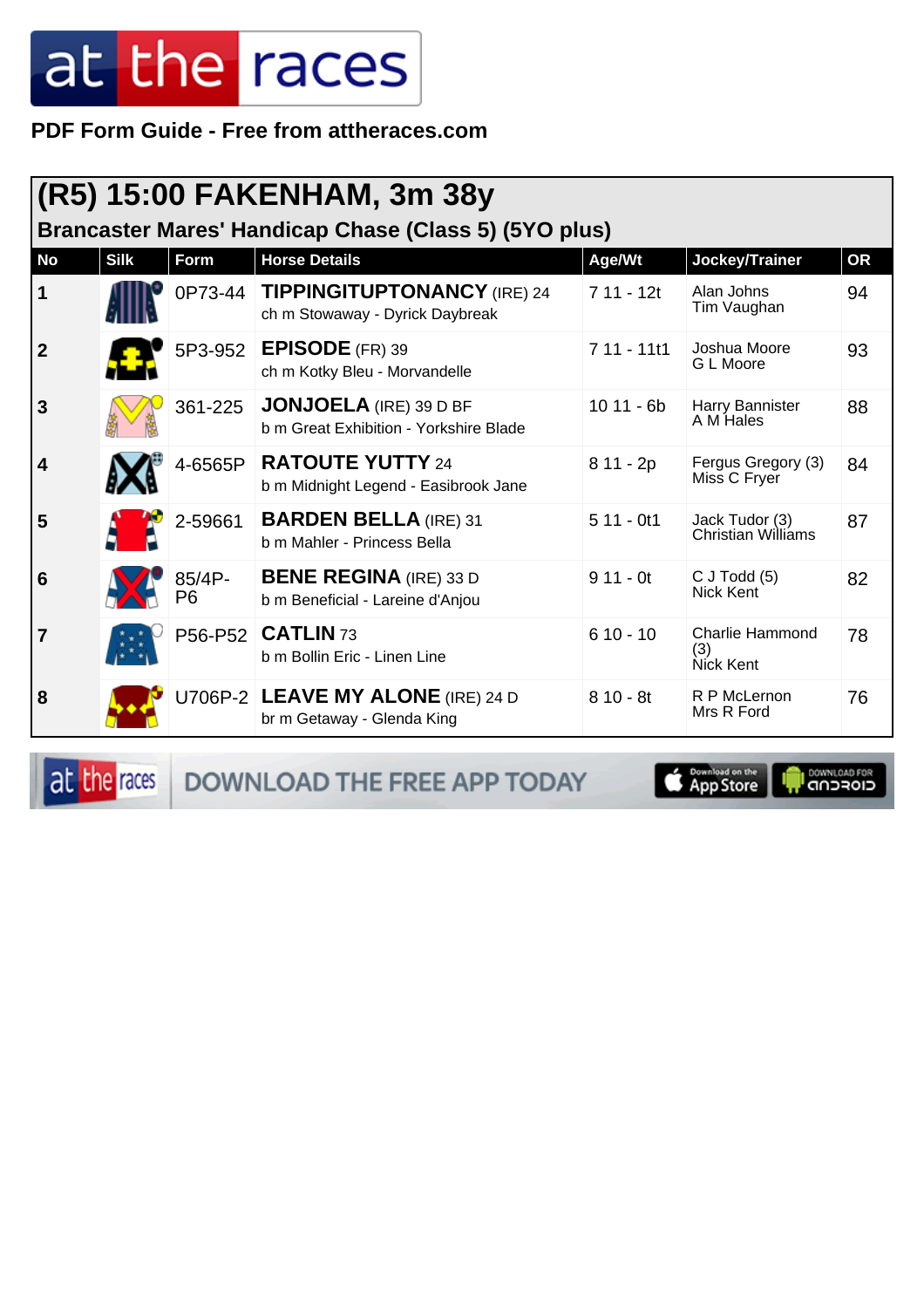PDF Form Guide - Free from attheraces.com

| (R5) 15:20 SOUTHWELL (A.W.), 1m 4f 14y<br>Heed Your Hunch At Betway Handicap (Class 5) (4YO plus) |             |         |                                                                             |            |                                   |           |  |  |
|---------------------------------------------------------------------------------------------------|-------------|---------|-----------------------------------------------------------------------------|------------|-----------------------------------|-----------|--|--|
| No(Dr)                                                                                            | <b>Silk</b> | Form    | <b>Horse Details</b>                                                        | Age/Wt     | Jockey/Trainer                    | <b>OR</b> |  |  |
| 1(2)                                                                                              |             | 41031-3 | <b>RAFIOT</b> (USA) $7DBF$<br>b g Elusive Quality - Viva Rafaela            | $510 - 1$  | Rhys Clutterbuck (7)<br>G L Moore | 72        |  |  |
| 2(3)                                                                                              |             | 2631-41 | <b>BAY OF NAPLES</b> (IRE) (EX5) 8 CD<br>b g Exceed and Excel - Copperbeech | $59 - 13p$ | George Bass (7)<br>M Herrington   | 70        |  |  |
| 3(7)                                                                                              |             | 184479  | <b>KENSINGTON ART 97</b><br>b g Dutch Art - Lady Luachmhar                  | $59 - 10$  | P Mulrennan<br>D McCain Jnr       | 67        |  |  |
| 4(4)                                                                                              |             | 787058- | <b>BLOWING DIXIE 62 CD</b><br>b g Dubawi - Time Control                     | $59 - 8p$  | A Mullen<br>I Jardine             | 65        |  |  |
| 5(5)                                                                                              |             | 5861-36 | <b>TERMONATOR 13 C BF</b><br>ch g Monsieur Bond - Easy Terms                | $59 - 5b$  | S H James<br><b>Grant Tuer</b>    | 62        |  |  |
| 6(6)                                                                                              |             | 43563-6 | <b>THAWRY</b> 25 CD<br>b g Iffraaj - Salacia                                | $69 - 4v$  | Cam Hardie<br>Antony Brittain     | 61        |  |  |
| 7(1)                                                                                              |             | 46372-5 | <b>LITTLE INDIA (FR) 18 C</b><br>ch m Manduro - Jolie Laide                 | $59 - 2p$  | Hollie Doyle<br>P A Kirby         | 59        |  |  |

at the races

DOWNLOAD THE FREE APP TODAY

**App Store** 

**I DOWNLOAD FOR**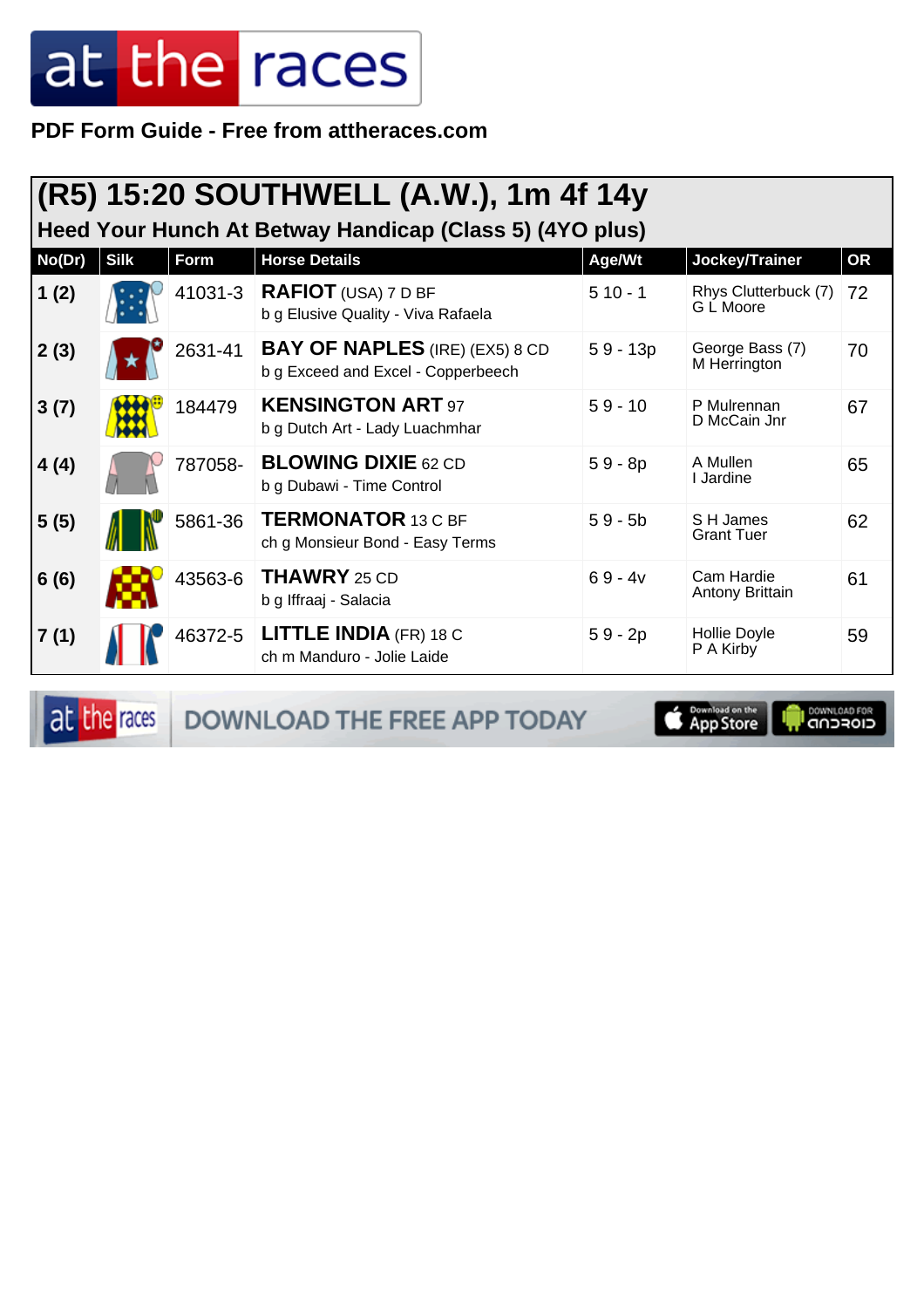**PDF Form Guide - Free from attheraces.com**

| (R6) 15:35 FAKENHAM, 2m 4f 1y<br>Gateley Handicap Hurdle (Class 5) (4YO plus) |             |                                 |                                                                            |              |                                                         |           |  |
|-------------------------------------------------------------------------------|-------------|---------------------------------|----------------------------------------------------------------------------|--------------|---------------------------------------------------------|-----------|--|
| <b>No</b>                                                                     | <b>Silk</b> | Form                            | <b>Horse Details</b>                                                       | Age/Wt       | Jockey/Trainer                                          | <b>OR</b> |  |
| 1                                                                             |             | 73U21-4                         | <b>BELLS OF PETERBORO</b> (IRE) 37<br>gr g Carlotamix - Power of Future    | $612 - 0$    | Alan Johns<br>Tim Vaughan                               | 107       |  |
| $\overline{2}$                                                                |             | 790-4R3                         | <b>SOME CAN SING (IRE) 79</b><br>b g Recital - Our Fair Lady               | $611 - 13$   | C Gethings<br><b>Stuart Edmunds</b>                     | 106       |  |
| 3                                                                             |             | 64-585                          | <b>GEORGE OF NAUNTON (IRE) 24</b><br>br g Arakan - Rosee Des Bieffes       | $611 - 12h$  | <b>Sam Twiston-Davies</b><br>N A Twiston-Davies         | 105       |  |
| 4                                                                             |             | 25-PP66                         | <b>MANDALAYAN</b> (IRE) 66<br>b g Arakan - Danza Nera                      | $611 - 11h1$ | Mr Caoilin Quinn<br>(10)<br>W Greatrex                  | 104       |  |
| 5                                                                             |             | 097-272                         | <b>FRISCO BAY (IRE) 37</b><br>b g Yeats - Heath Heaven                     | $611 - 11t$  | Kevin Brogan (5)<br>Jonjo O'Neill                       | 104       |  |
| 6                                                                             |             | 86-76F1                         | <b>AFTER THE FOX 28</b><br>b g Universal - Foxglove                        | $611 - 11$   | Chester Williams (5)<br>Mrs J Williams                  | 104       |  |
| $\overline{7}$                                                                |             | 006-113                         | <b>MIDNIGHT GLANCE 51 BF</b><br>b g Passing Glance - Magical Legend        | $611 - 10$   | Tom Cannon<br>A King                                    | 103       |  |
| 8                                                                             |             | 771-938                         | <b>CAMILE</b> (IRE) 69 D<br>b m Captain Rio - Heroic Performer             | 8 11 - 8tp   | N F Houlihan (5)<br>I Jardine                           | 101       |  |
| 9                                                                             |             | 802-005                         | <b>VOLUNTEER 48</b><br>b g Aqlaam - Blaenavon                              | $811 - 7$    | Jack Quinlan<br>S L Keightley                           | 100       |  |
| 10                                                                            |             | 3/32FPP                         | <b>DONTCOUNTURCHIKENS (IRE)</b><br>369<br>b g Getaway - Stormy Breeze      | $711 - 7t$   | Fergus Gregory (3)<br>Miss C Fryer                      | 100       |  |
| 11                                                                            |             | 033PP8                          | <b>MARY OF DE SORROWS (IRE) 29</b><br>br m Elusive Pimpernel - Ginger Lily | $611 - 6$    | Chris Ward (5)<br><b>Tracey Leeson</b>                  | 99        |  |
| 12                                                                            |             | 5805-54                         | <b>FLINTARA 51</b><br>b m Kayf Tara - Flinders                             | $611 - 0$    | <b>Harrison Beswick</b><br>(5)<br><b>Richard Bandey</b> | 93        |  |
| 13                                                                            |             | 500                             | <b>THE QUIET DON</b> (IRE) 49<br>b g Sholokhov - Ailincala                 | $610 - 11$   | <b>Bryony Frost</b><br>Mrs L Wadham                     | 90        |  |
| 14                                                                            |             | 36P3-74                         | <b>O'RAHILLY</b> (IRE) 45<br>b g Aristotle - Linoora                       | $910 - 0$ tp | Page Fuller<br>Andy Irvine                              | 79        |  |
|                                                                               |             | Long Handicap: O'rahilly 9 - 12 |                                                                            |              |                                                         |           |  |

at the races DOWNLOAD THE FREE APP TODAY



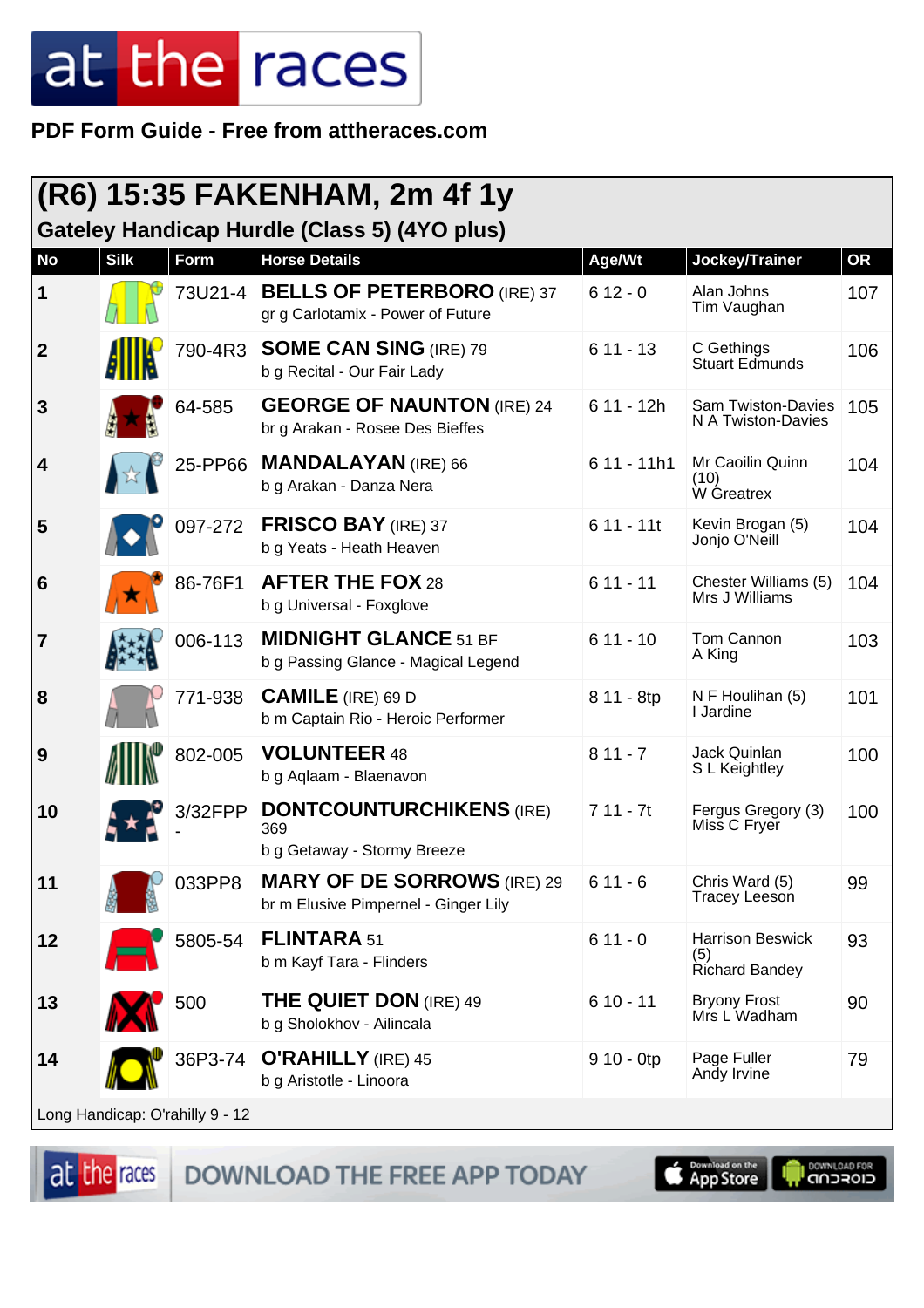**PDF Form Guide - Free from attheraces.com**

#### **(R6) 15:55 SOUTHWELL (A.W.), 4f 214y**

**Betway Handicap (Class 3) (4YO plus)**

|        |             |         | $\sqrt{ }$                                                                |           |                                     |           |
|--------|-------------|---------|---------------------------------------------------------------------------|-----------|-------------------------------------|-----------|
| No(Dr) | <b>Silk</b> | Form    | <b>Horse Details</b>                                                      | Age/Wt    | Jockey/Trainer                      | <b>OR</b> |
| 1(2)   |             | 08635-3 | <b>TAWNY PORT 16 CD</b><br>ch g Arcano - Tawaasul                         | $79 - 9$  | R Kingscote<br>S C Williams         | 97        |
| 2(6)   |             | 2702-52 | <b>ORNATE 16 CD</b><br>b g Bahamian Bounty - Adorn                        | $89 - 7$  | <b>Phil Dennis</b><br>D C Griffiths | 95        |
| 3(4)   |             | 08150-4 | <b>DIAMOND DOUGAL (IRE) 19 D</b><br>b g Zebedee - Blue Saphire            | $68 - 7p$ | Hollie Doyle<br>R M H Cowell        | 81        |
| 4(5)   |             | 6156-14 | <b>KING OF STARS (IRE) 2 CD</b><br>gr g Starspangledbanner - Glowing Star | 48 - 7p   | Tom Marquand<br>M Appleby           | 81        |
| 5(1)   |             | 422-133 | <b>THEGREATESTSHOWMAN2CD</b><br>ch g Equiano - Conversational             | $58 - 6p$ | George Rooke (5)<br>Amy Murphy      | 80        |
| 6(3)   |             | 28-2636 | GIOGIOBBO <sub>2</sub><br>b h Bahamian Bounty - Legnani                   | $88 - 2p$ | L Morris<br>S Dixon                 | 76        |

at the races DOWNLOAD THE FREE APP TODAY App Store **SOMALGAD FOR**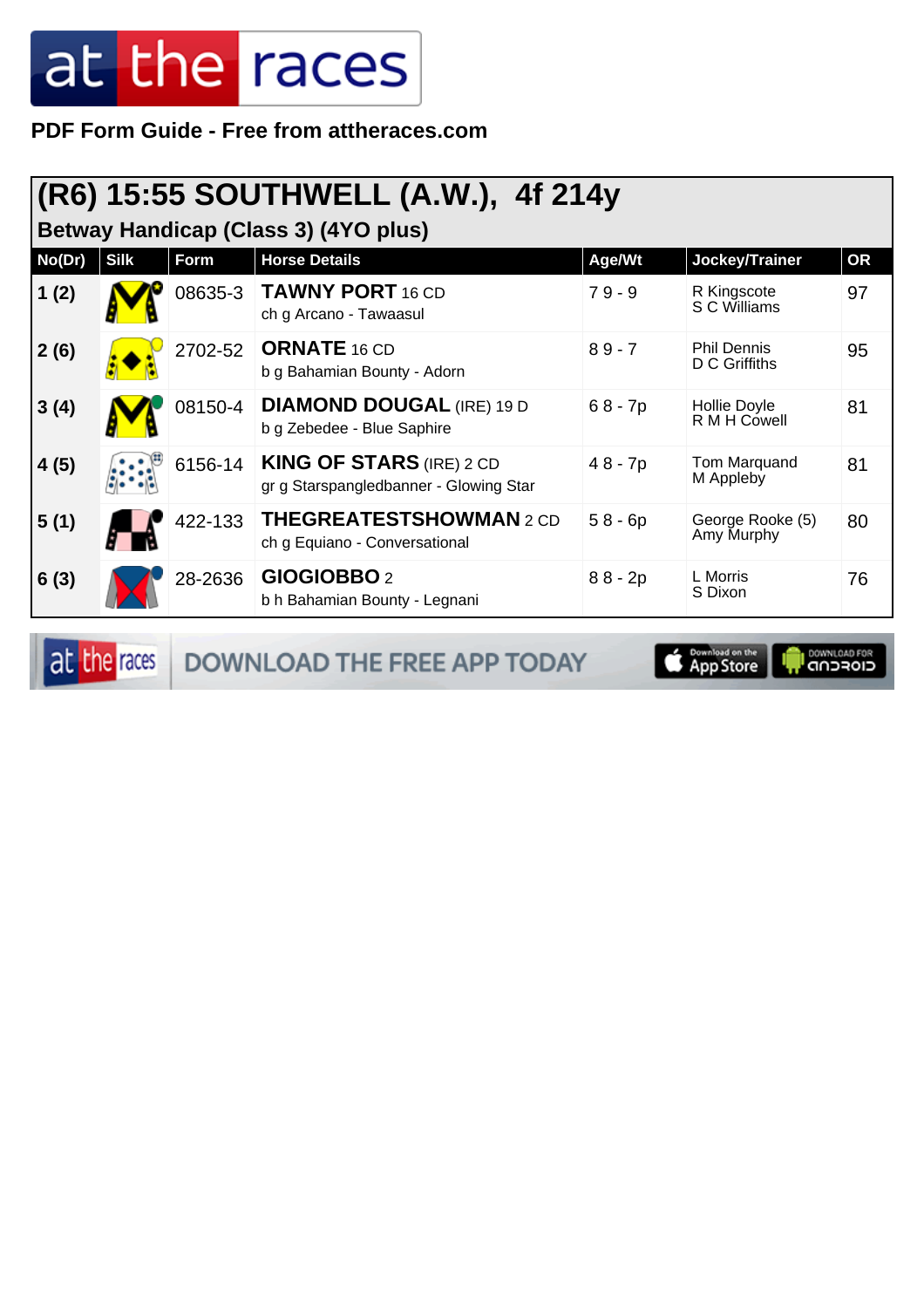PDF Form Guide - Free from attheraces.com

|                                                     |             |            | (R2) 16:12 NEWCASTLE (A.W.), 1m 4f 98y                                    |             |                                              |           |  |  |
|-----------------------------------------------------|-------------|------------|---------------------------------------------------------------------------|-------------|----------------------------------------------|-----------|--|--|
| Betway Casino Handicap (Div 2) (Class 6) (4YO plus) |             |            |                                                                           |             |                                              |           |  |  |
| No(Dr)                                              | <b>Silk</b> | Form       | <b>Horse Details</b>                                                      | Age/Wt      | Jockey/Trainer                               | <b>OR</b> |  |  |
| 1(3)                                                |             | 7/13964-   | <b>SHIFTING GOLD (IRE) 142 D</b><br>b m Fast Company - Elusive Gold       | $510 - 1$   | Callum Shepherd<br>W J Knight                | 67        |  |  |
| 2(4)                                                |             | 358217-    | <b>GREENGAGE</b> (IRE) 31 CD<br>b m Choisir - Empowermentofwomen          | $69 - 12h$  | Jason Hart<br>T Davidson                     | 64        |  |  |
| 3(10)                                               |             | 54473-0    | <b>ELHAFEI</b> (USA) 22 BF<br>br g Speightstown - Albamara                | $69 - 10$   | Rossa Ryan<br>David Loughnane                | 62        |  |  |
| 4(6)                                                |             | 87756-2    | <b>MONASH (IRE) 13</b><br>b g Lawman - True Crystal                       | $49 - 6h$   | G Lee<br>Rebecca Menzies                     | 61        |  |  |
| 5(1)                                                |             | $0/2369-3$ | <b>SWEET MARMALADE (IRE) 13</b><br>b m Duke Of Marmalade - Lady Chaparral | $69 - 3p$   | J P Sullivan<br>D Brooke                     | 55        |  |  |
| 6(9)                                                |             | 890-5      | <b>TANNADICE PARK (IRE) 13</b><br>b m Shirocco - Catcherinscratcher       | $68 - 13p$  | Oliver Stammers (5)<br>J S Goldie            | 51        |  |  |
| 7(8)                                                |             | 466444/    | TABOU BEACH BOY 517 (8J) BF<br>b g Mukhadram - Illandrane                 | $58 - 12tp$ | Paula Muir (3)<br>Rebecca Menzies            | 50        |  |  |
| 8(7)                                                |             | 2290-57    | LIFE KNOWLEDGE (IRE) 18 CD<br>ch g Thewayyouare - Rosa Bellini            | $98 - 8b$   | Rhona Pindar (7)<br><b>Liam Bailey</b>       | 46        |  |  |
| 9(2)                                                |             | 00/80-     | <b>ALLERTHORPE 154</b><br>b g Casamento - Shirocco Passion                | $48 - 5$    | Faye McManoman<br>(3)<br><b>B</b> S Rothwell | 46        |  |  |
| 10(5)                                               |             | 05600-0    | <b>JUST JEAN (IRE) 13</b><br>b f Society Rock - Yashila                   | $48 - 4$    | Aiden Brookes (7)<br>Micky Hammond           | 45        |  |  |

at the races DOWNLOAD THE FREE APP TODAY

**E** Download on the

**I DOWNLOAD FOR**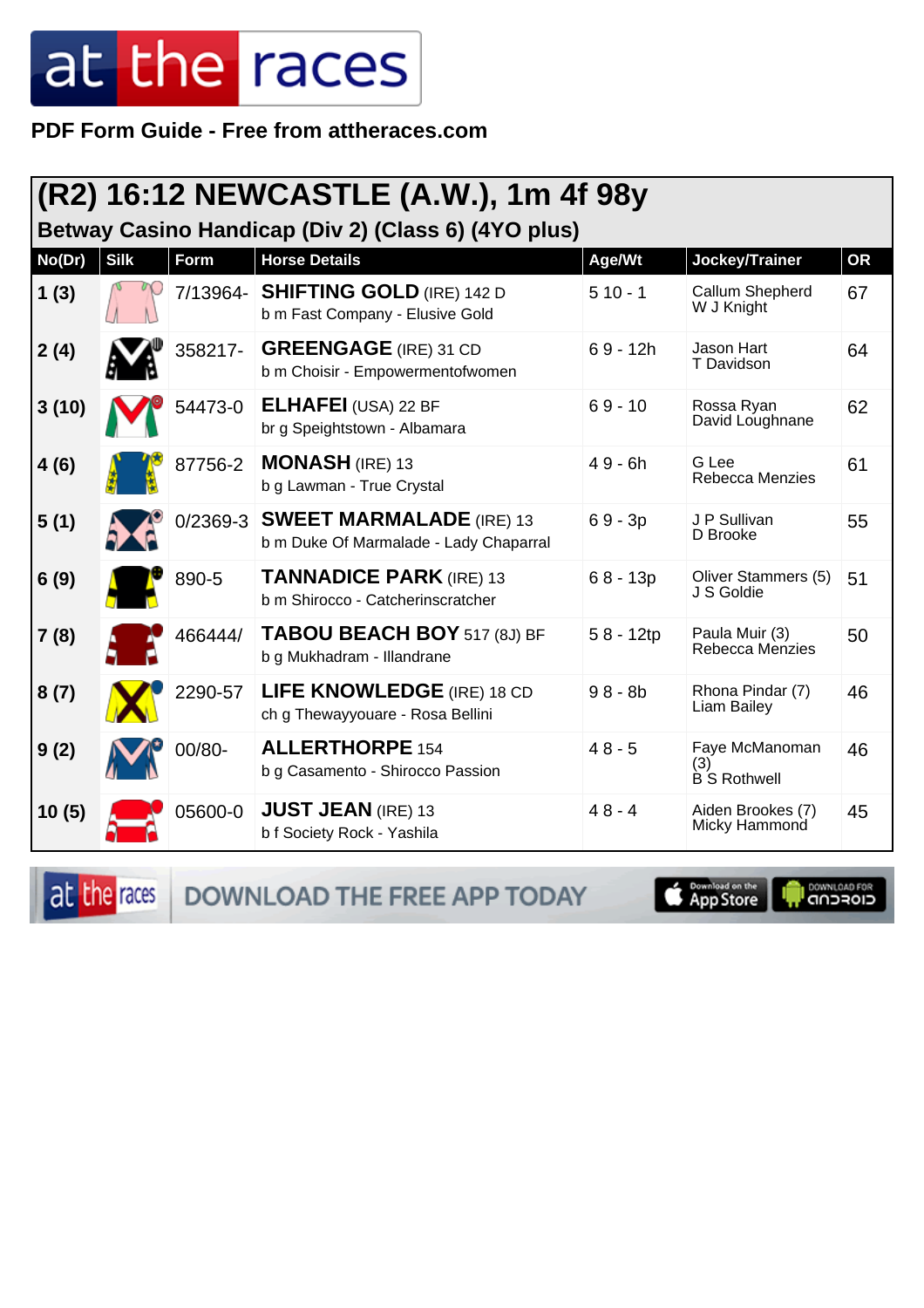**PDF Form Guide - Free from attheraces.com**

#### **(R7) 16:25 SOUTHWELL (A.W.), 4f 214y**

**Betway Casino Handicap (Class 6) (4YO plus)**

| No(Dr) | <b>Silk</b> | Form    | <b>Horse Details</b>                                                      | Age/Wt     | Jockey/Trainer                                 | <b>OR</b> |
|--------|-------------|---------|---------------------------------------------------------------------------|------------|------------------------------------------------|-----------|
| 1(5)   |             | 11342-3 | <b>USTATH 27 CD</b><br>ch g Exceed and Excel - Adorn                      | $59 - 12$  | Tyler Heard (7)<br>$R$ G Fell                  | 67        |
| 2(3)   |             | 544-432 | <b>PEARL OF QATAR 7 C D BF</b><br>gr m Footstepsinthesand - Musical Molly | $59 - 7$   | <b>Phil Dennis</b><br>T Davidson               | 62        |
| 3(7)   |             | 936-271 | <b>QAARAAT</b> 13 CD<br>b g Acclamation - Ladyship                        | $69 - 7v$  | Cam Hardie<br>Antony Brittain                  | 62        |
| 4(4)   |             | 3142-25 | <b>ARZAAK</b> (IRE) 22 CD<br>br g Casamento - Dixieland Kiss              | $79 - 7b$  | <b>William Carson</b><br><b>Charlie Wallis</b> | 62        |
| 5(9)   |             | 04358-4 | <b>SCALE FORCE 22 CD</b><br>gr g Lethal Force - Alectrona                 | $59 - 6b$  | George Bass (7)<br>Miss Gay Kelleway           | 61        |
| 6(6)   |             |         | 0/9021-2 MARWARI (IRE) 13<br>b g Exceed and Excel - Miss Polaris          | $59 - 3bt$ | Joanna Mason (5)<br>M W Easterby               | 58        |
| 7(2)   |             | 35D24-4 | RAYYAN 18<br>b g Siyouni - Hurryupharriet                                 | $49 - 2b1$ | S H James<br><b>K R Burke</b>                  | 57        |
| 8(8)   |             | 814-104 | GOSSIP 9 CD<br>b f Exceed and Excel - Al Sharood                          | 49 - 2p    | Jonathan Fisher (5)<br>S Dixon                 | 57        |
| 9(1)   |             | 079-356 | <b>LEO MINOR</b> (USA) 8 D<br>b g War Front - Kissed                      | 78 - 6tp   | Mollie Phillips (7)<br>D C Griffiths           | 47        |

at the races DOWNLOAD THE FREE APP TODAY